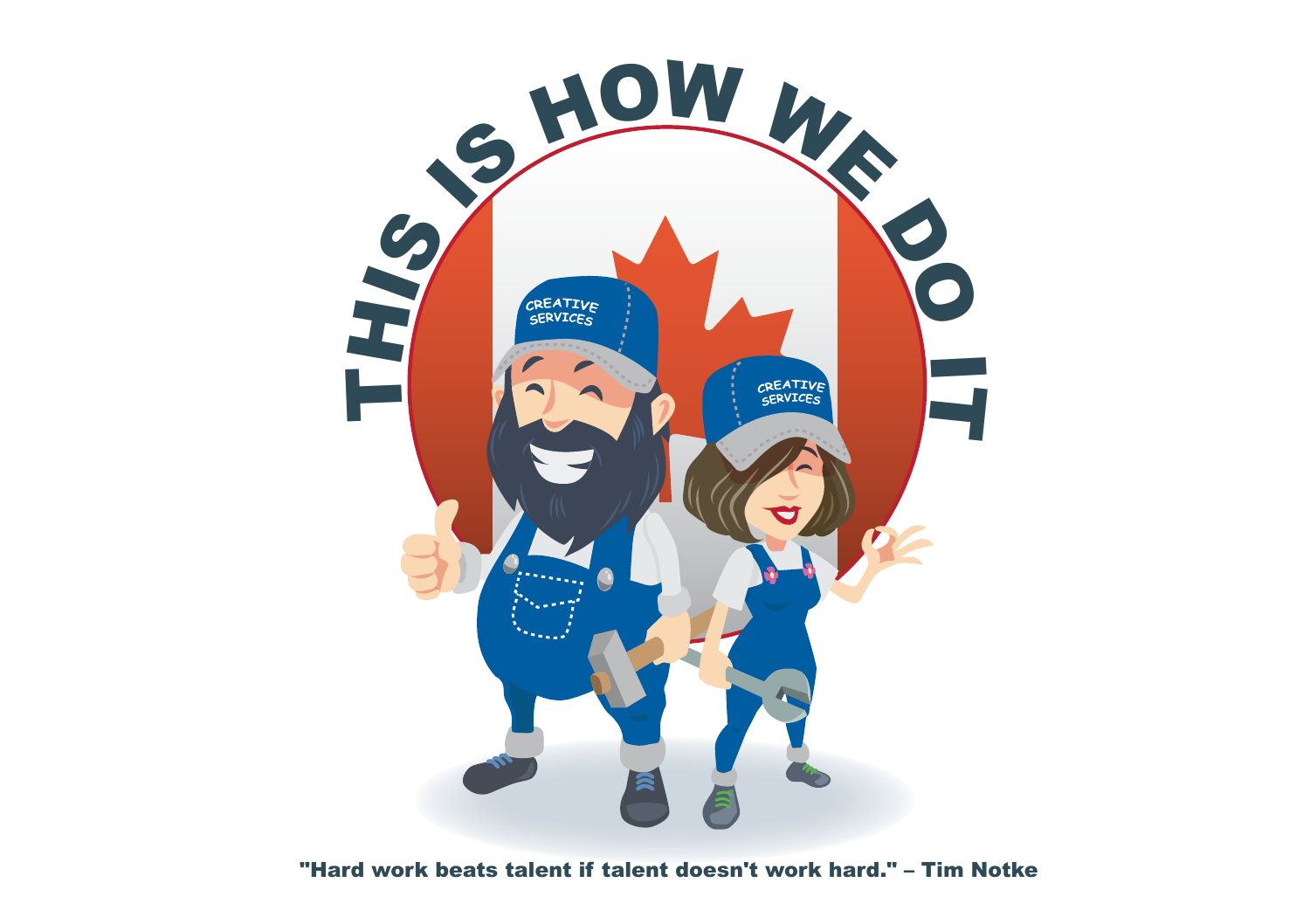

## CANADA ADVISOR MONTHLY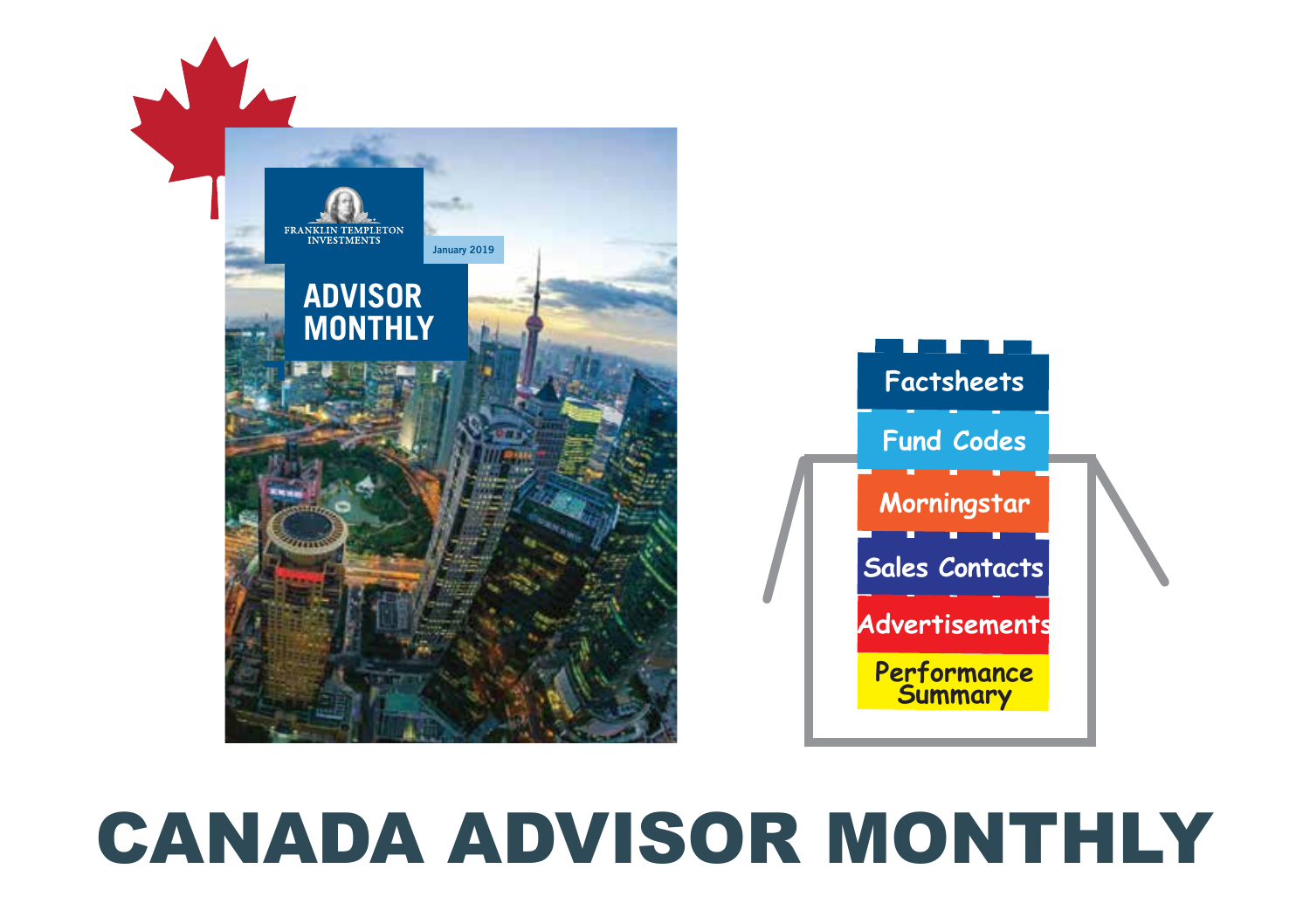

r<br>B





**Canada Advisor Monthly Brochure**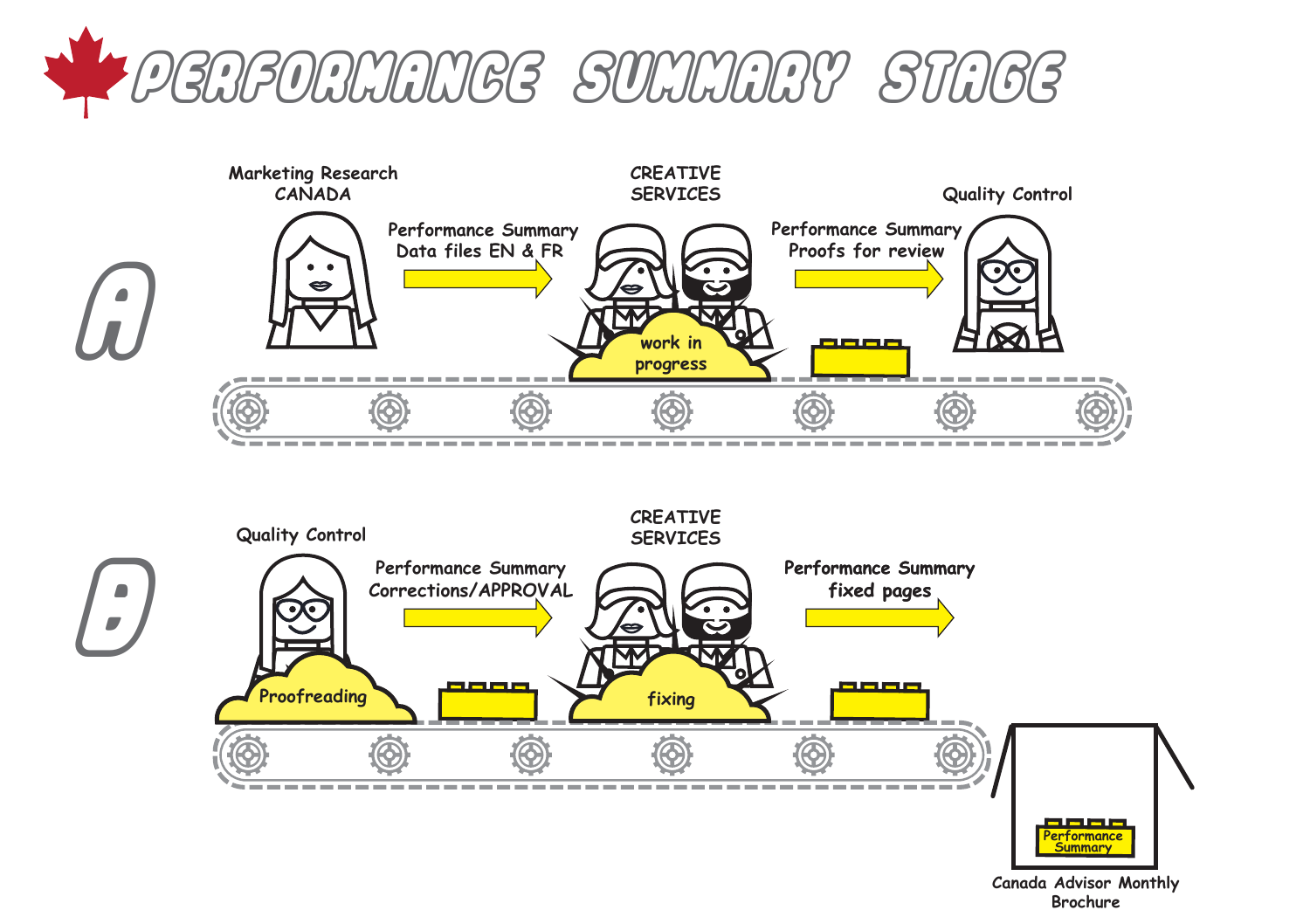



**Canada Advisor Monthly Brochure**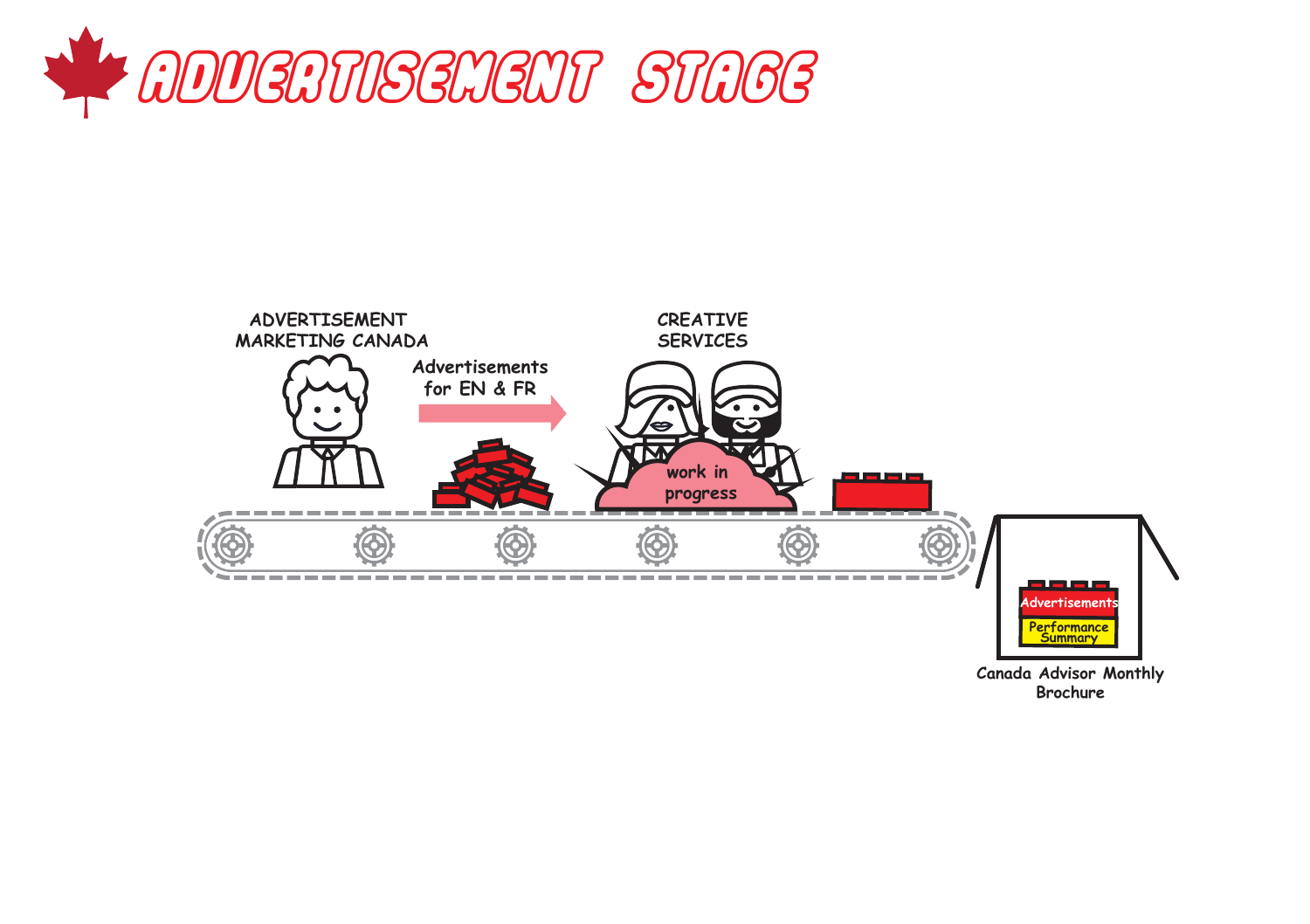



**Canada Advisor Monthly Brochure**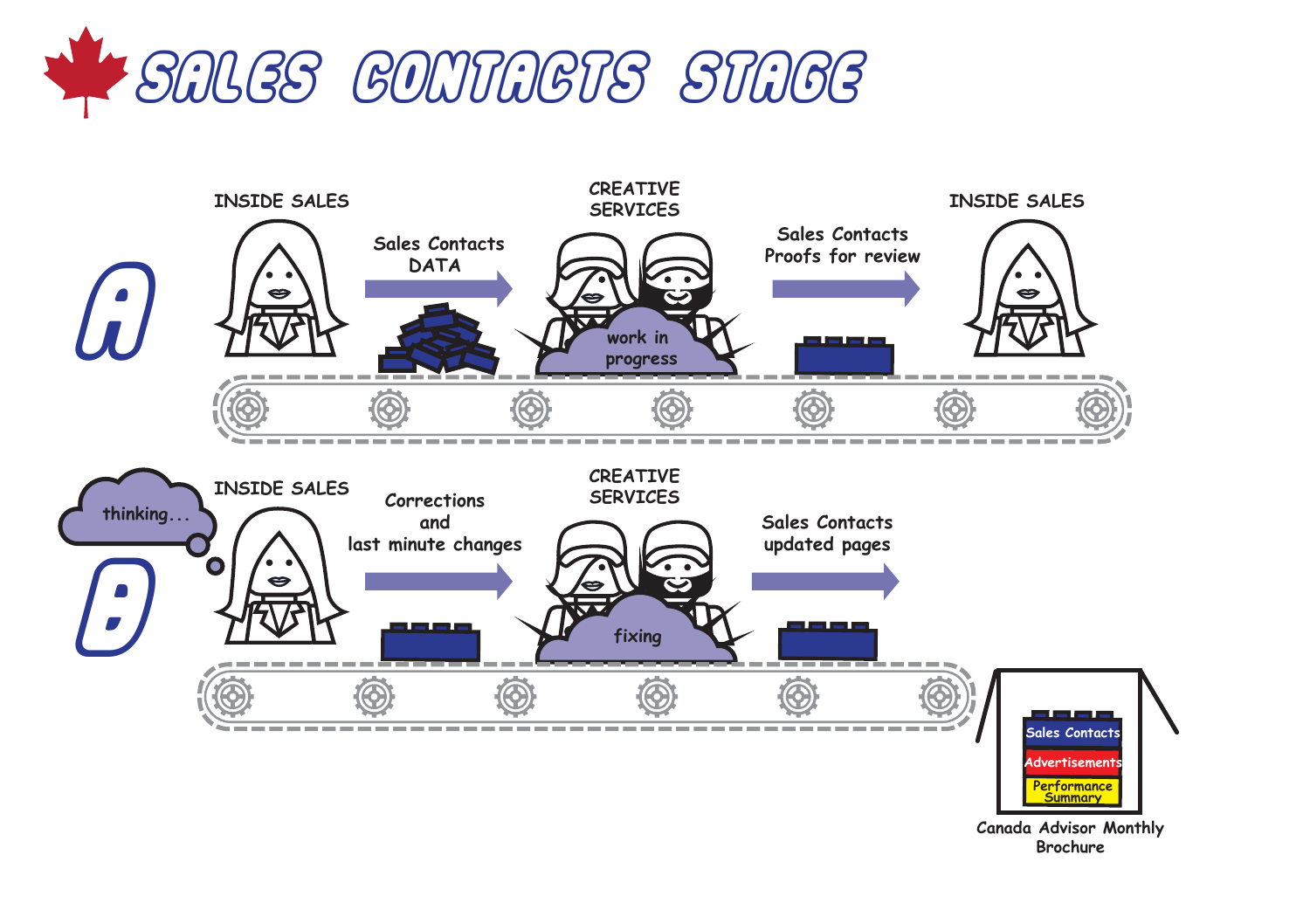

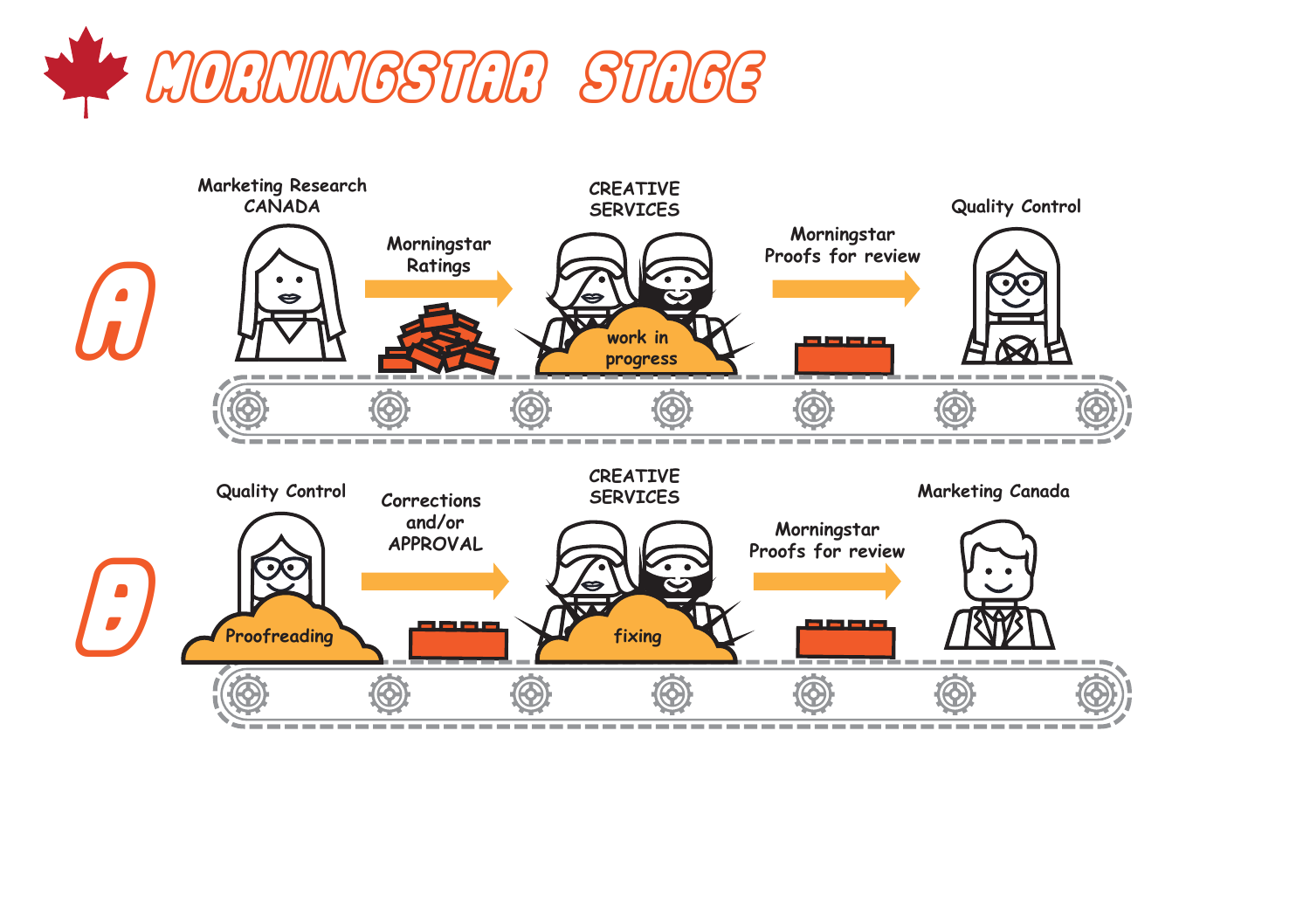



**www.franklintempleton.ca**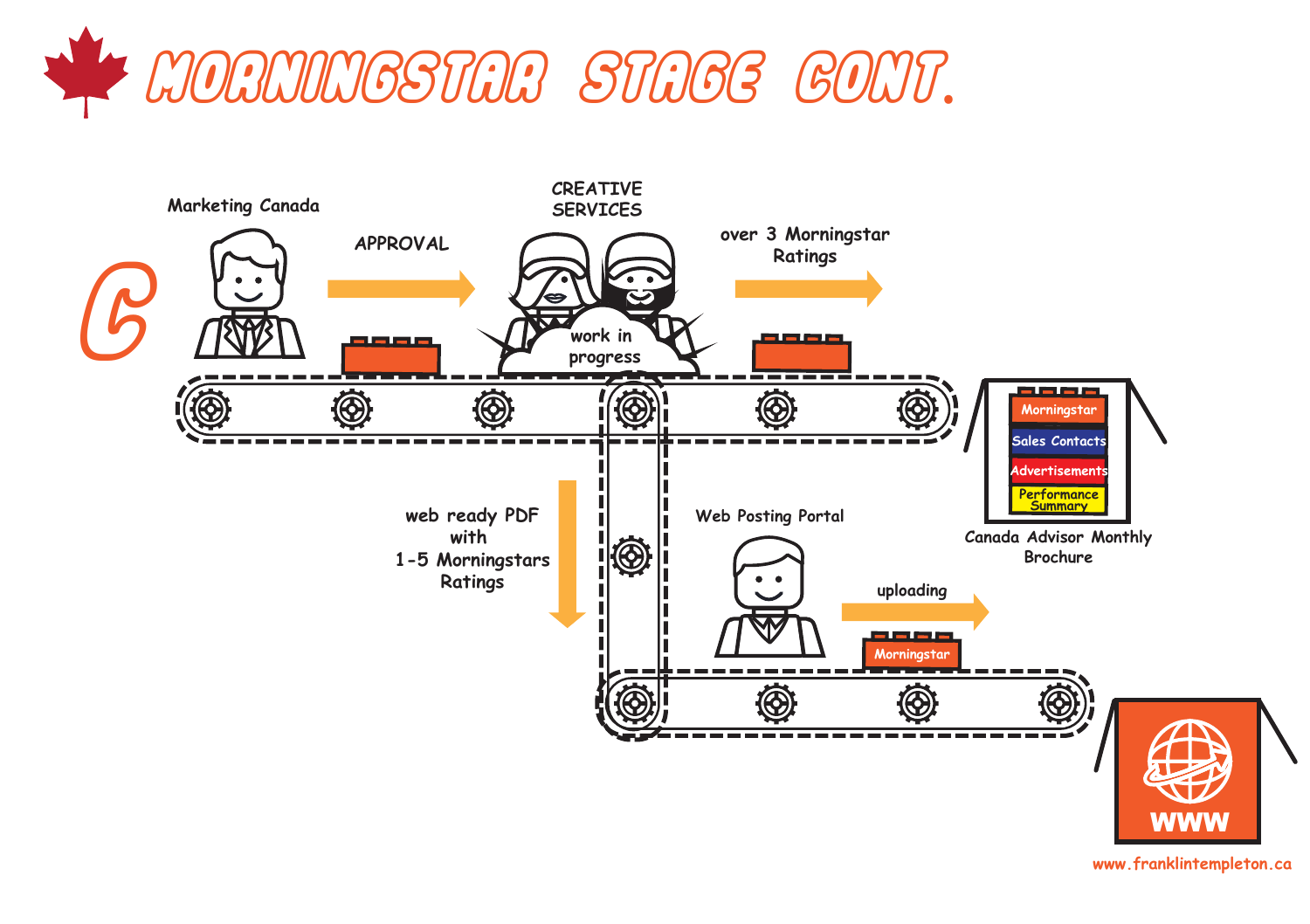

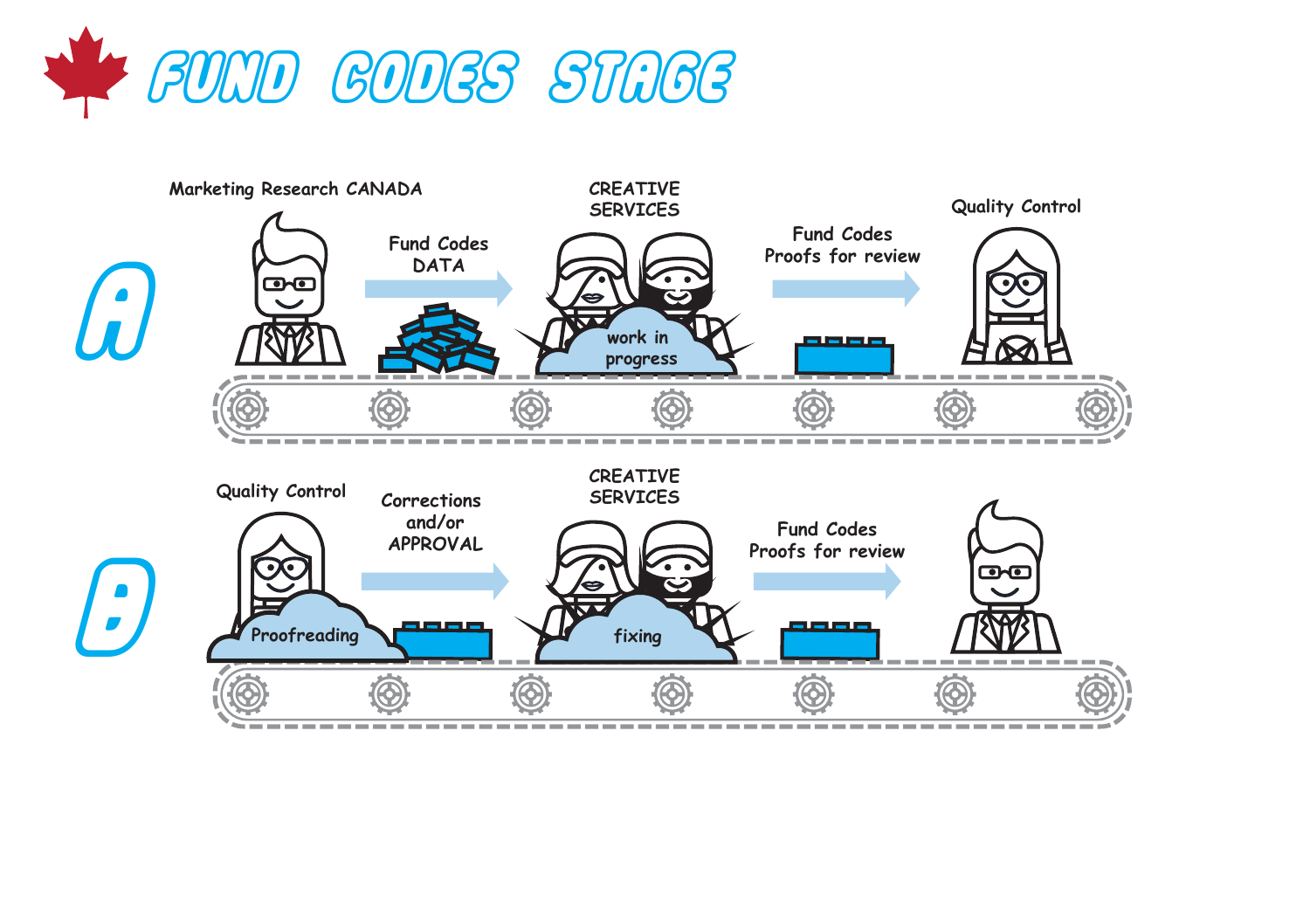



**www.franklintempleton.ca**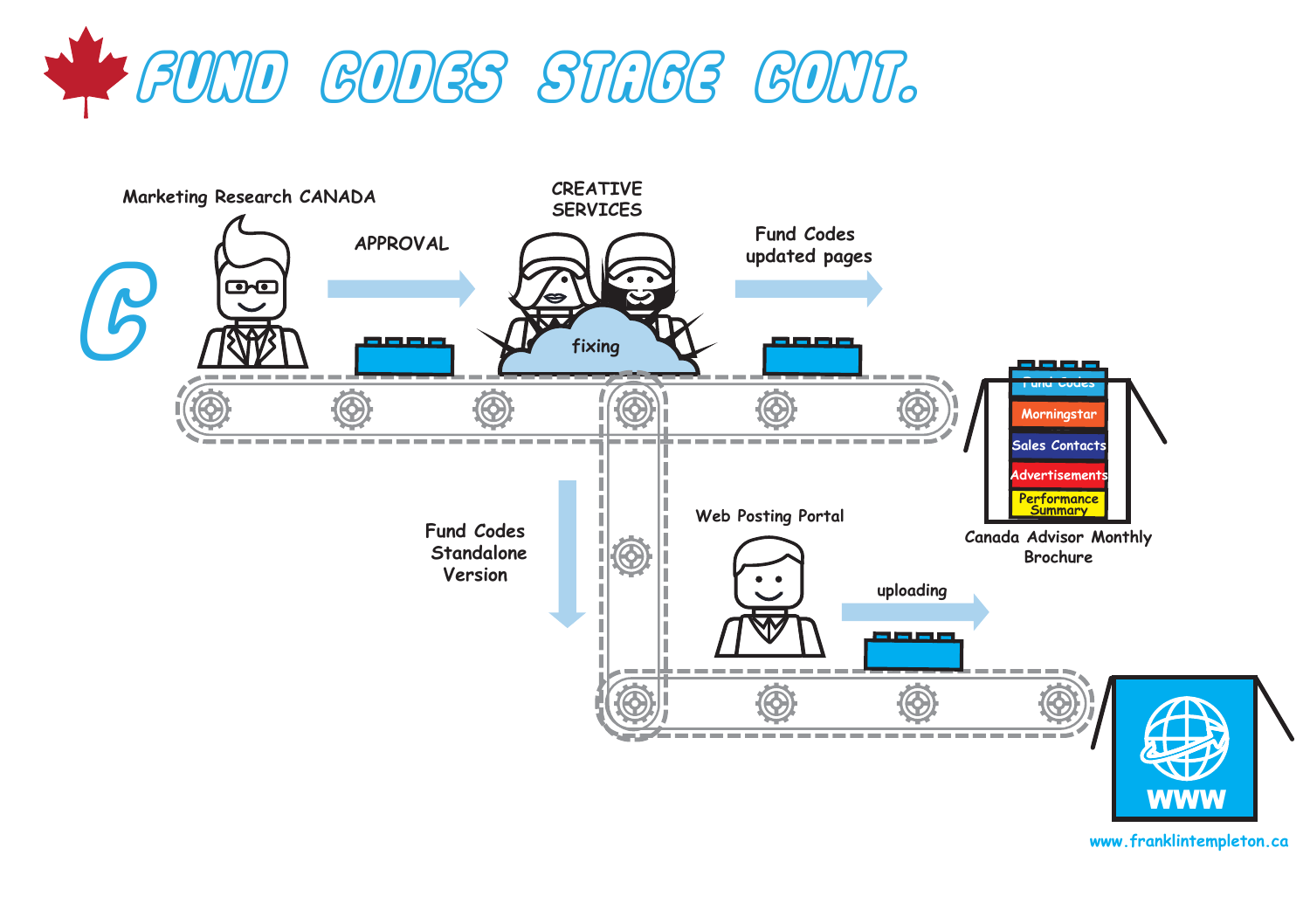



**Brochure**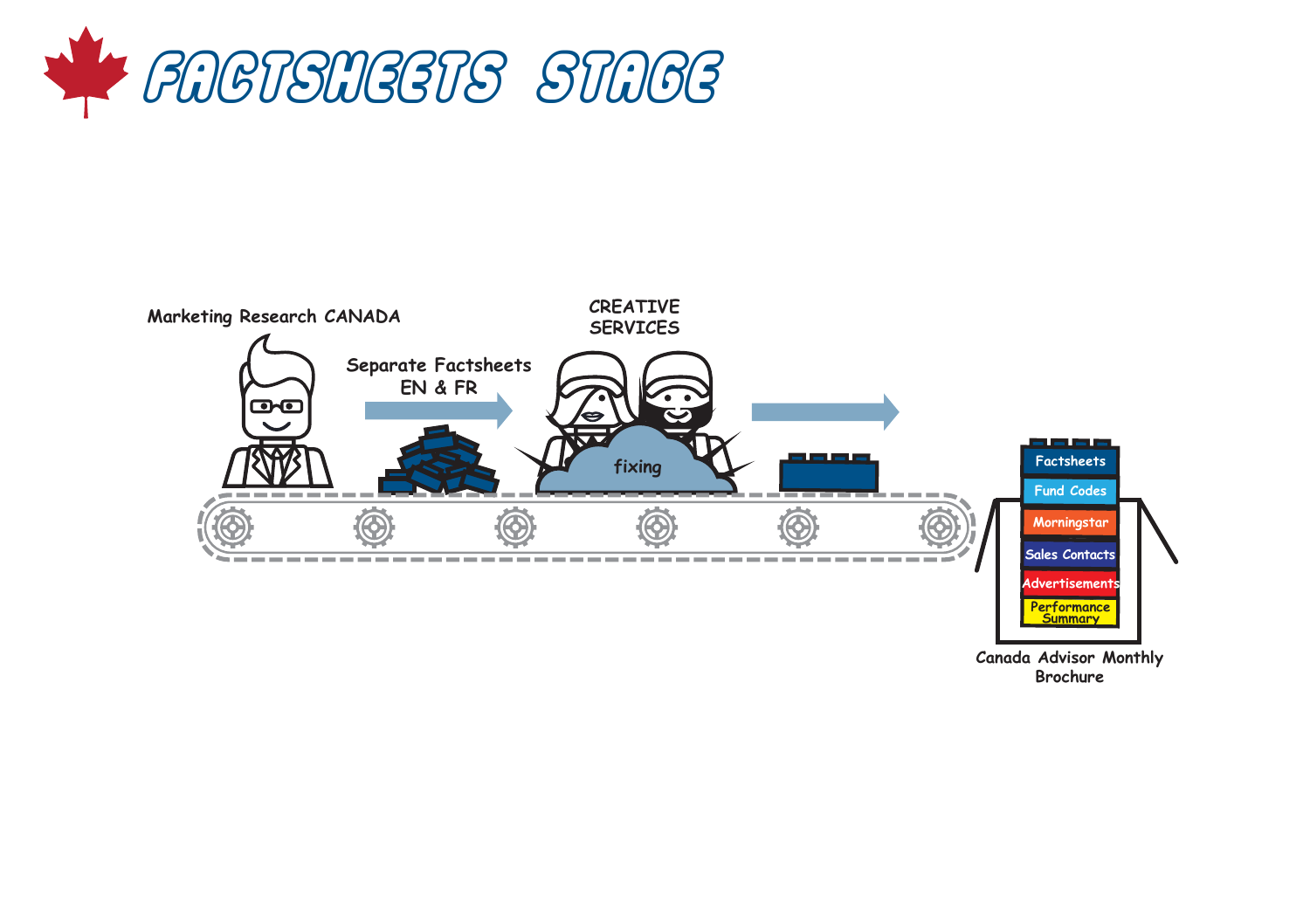

**Canada Advisor Monthly Brochure EN & FR** 



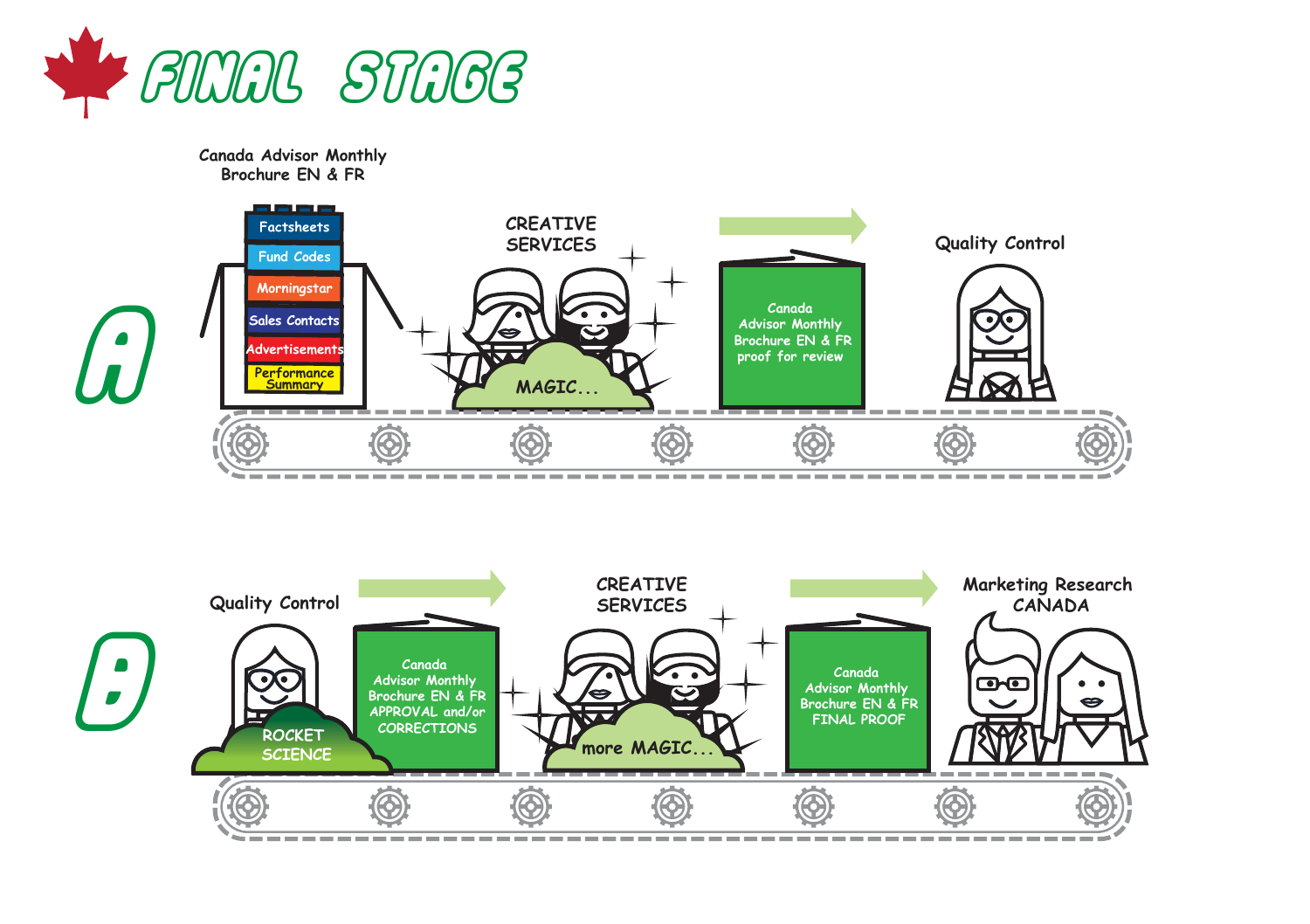

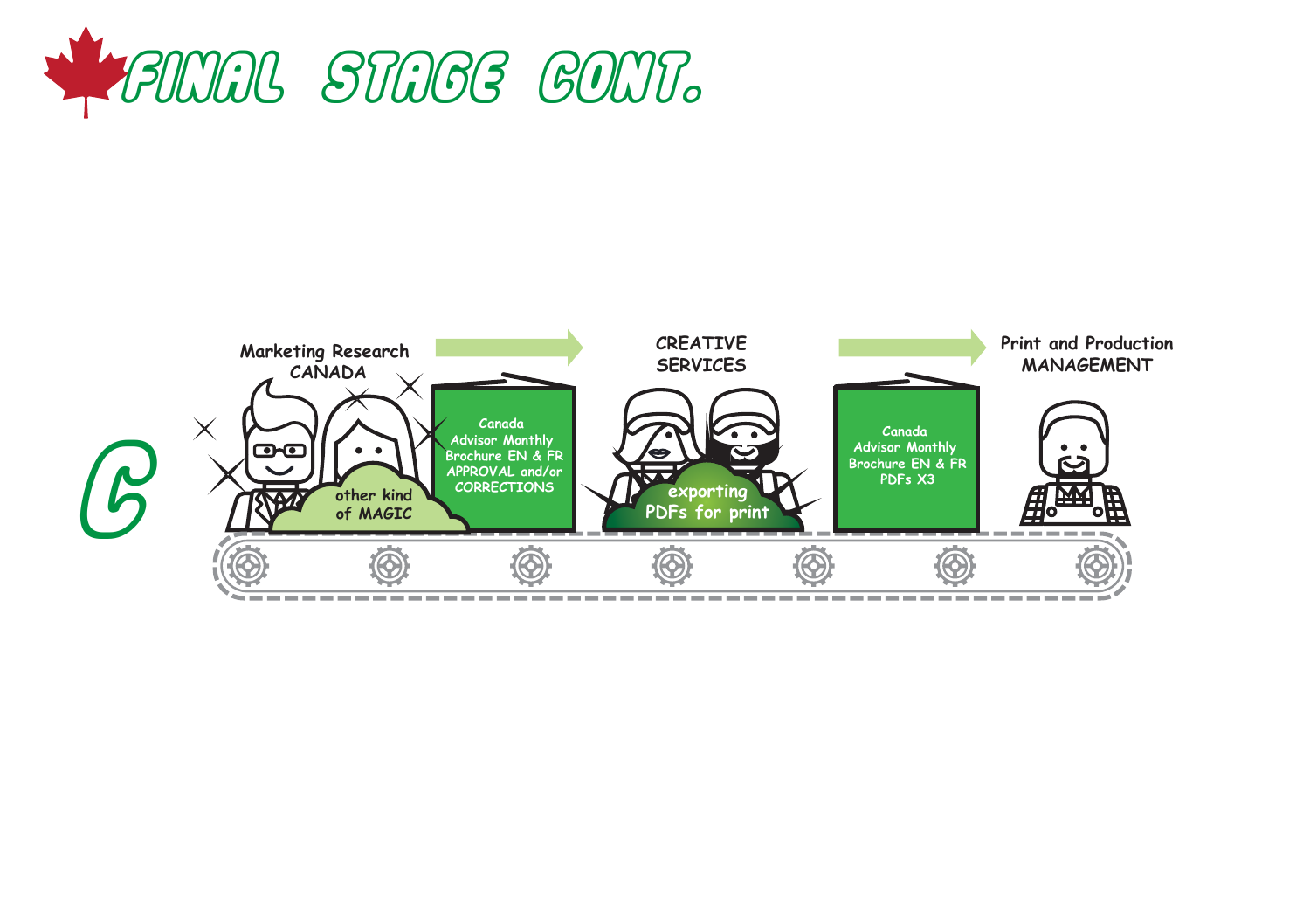## And...This is the end...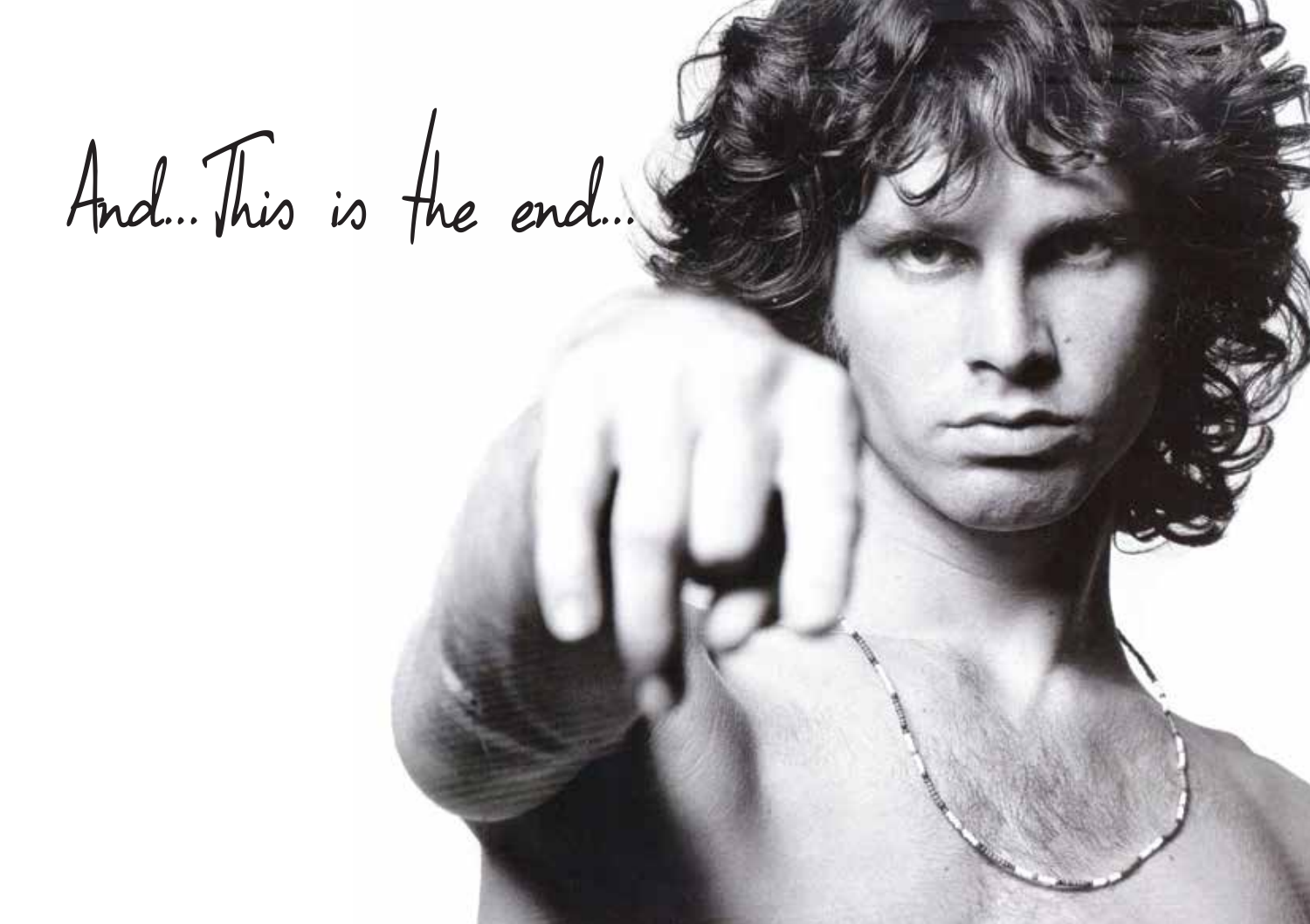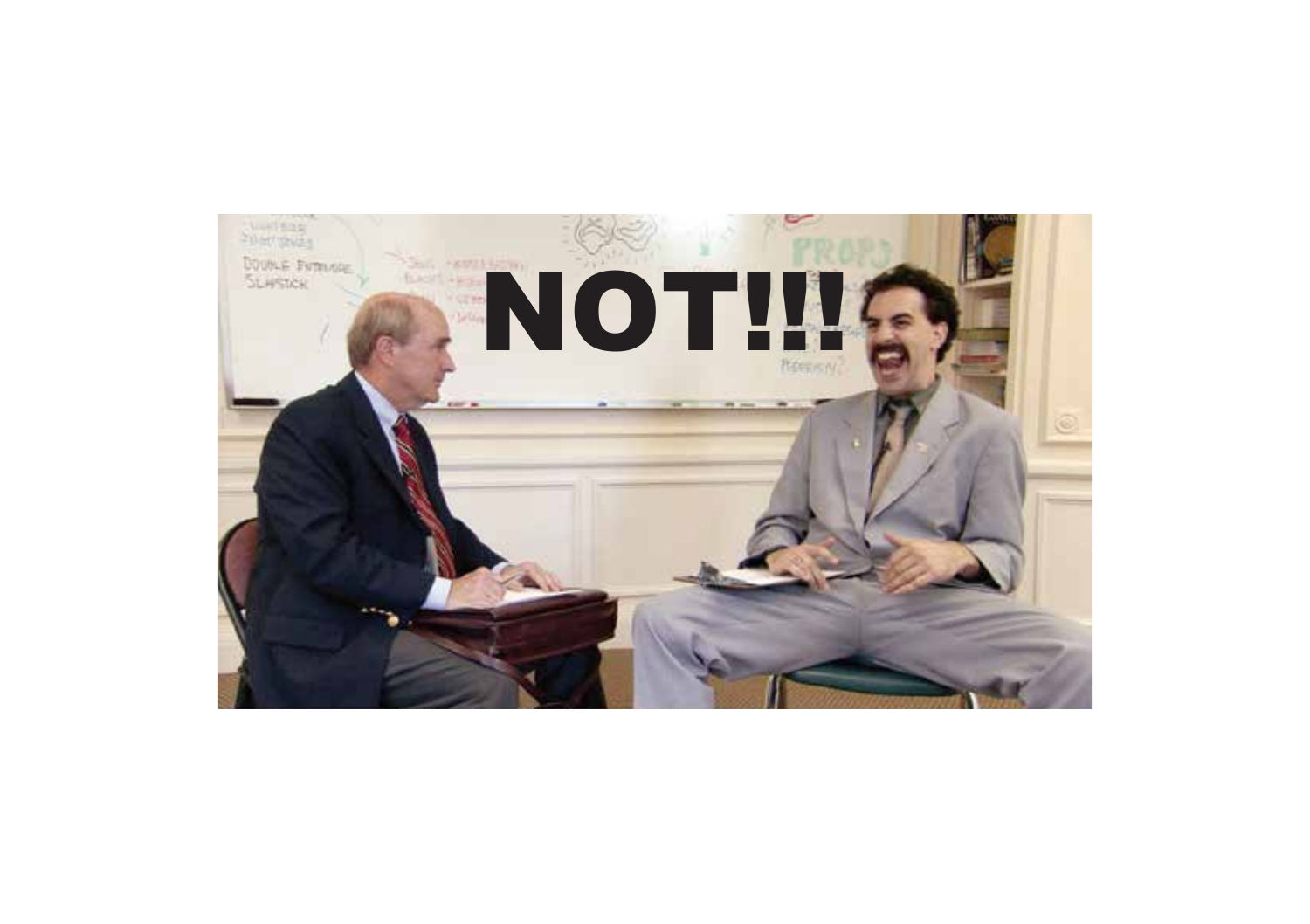